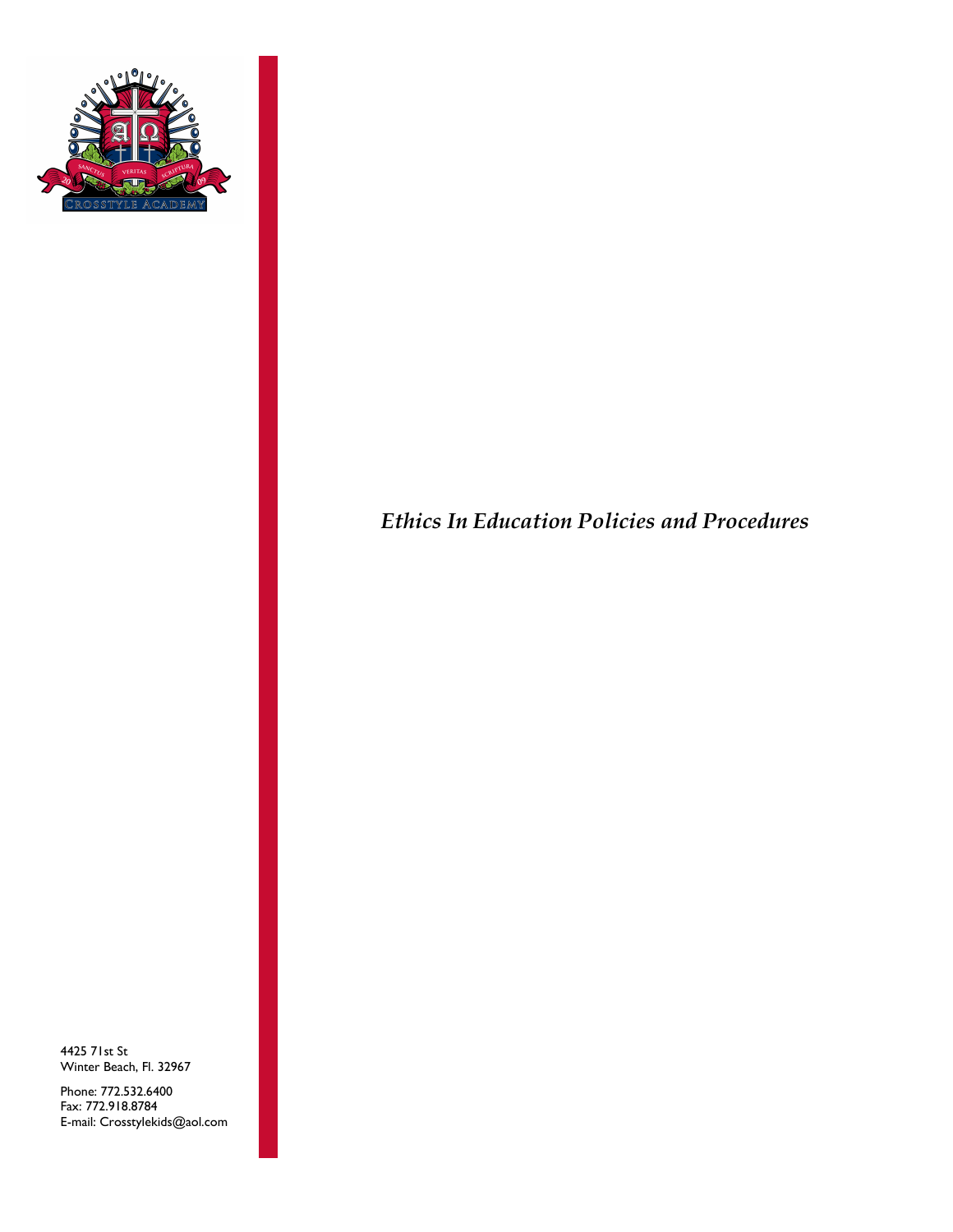The policies and procedures for reporting allegations or suspicion of misconduct by instructional personnel or school administrators which affect the health, safety, or welfare of the student by school instructional personnel and volunteers are to contact Rev. John A. Vacchiano, Crosstyle Academy Director/Administrator, at 772.532.6400. To report an allegation or suspicion of misconduct by your school administrator, the district contact is Rev. Larry Dennis, Central Florida District Superintendent, at 863.644.9331.

Obscene language Drug or alcohol use Disparaging comments Prejudice or bigotry Sexual innuendo Cheating or testing violations Physical aggression Accept or offer favors

## **Please be aware that all Crosstyle Academy employees and volunteers have a duty and legal responsibility to report actual or suspected cases of child abuse, abandonment, or neglect.**

Failure to report misconduct or abuse may result in penalties up to termination of employment.

**Florida Statutes s. 1006.061** states all employees and agents of the district school board, charter by an instructional personnel member or school administrator

**Florida Statutes s. 1012.33** outlines disciplinary procedures regarding district employment contracts with instructional personnel staff, supervisors and school principals

**Florida Statutes s. 1012.795** provides the Education Practices Commission the authority to issue disciplinary action against an individual's Florida Educator certificate

**Florida Statutes s. 1012.796** provides authority for the Department of Education to investigate and prosecute allegations of educator misconduct

**Florida Statute s. 1012.01** defines public school instructional personnel, administrative personnel, school volunteers, education support employees and managers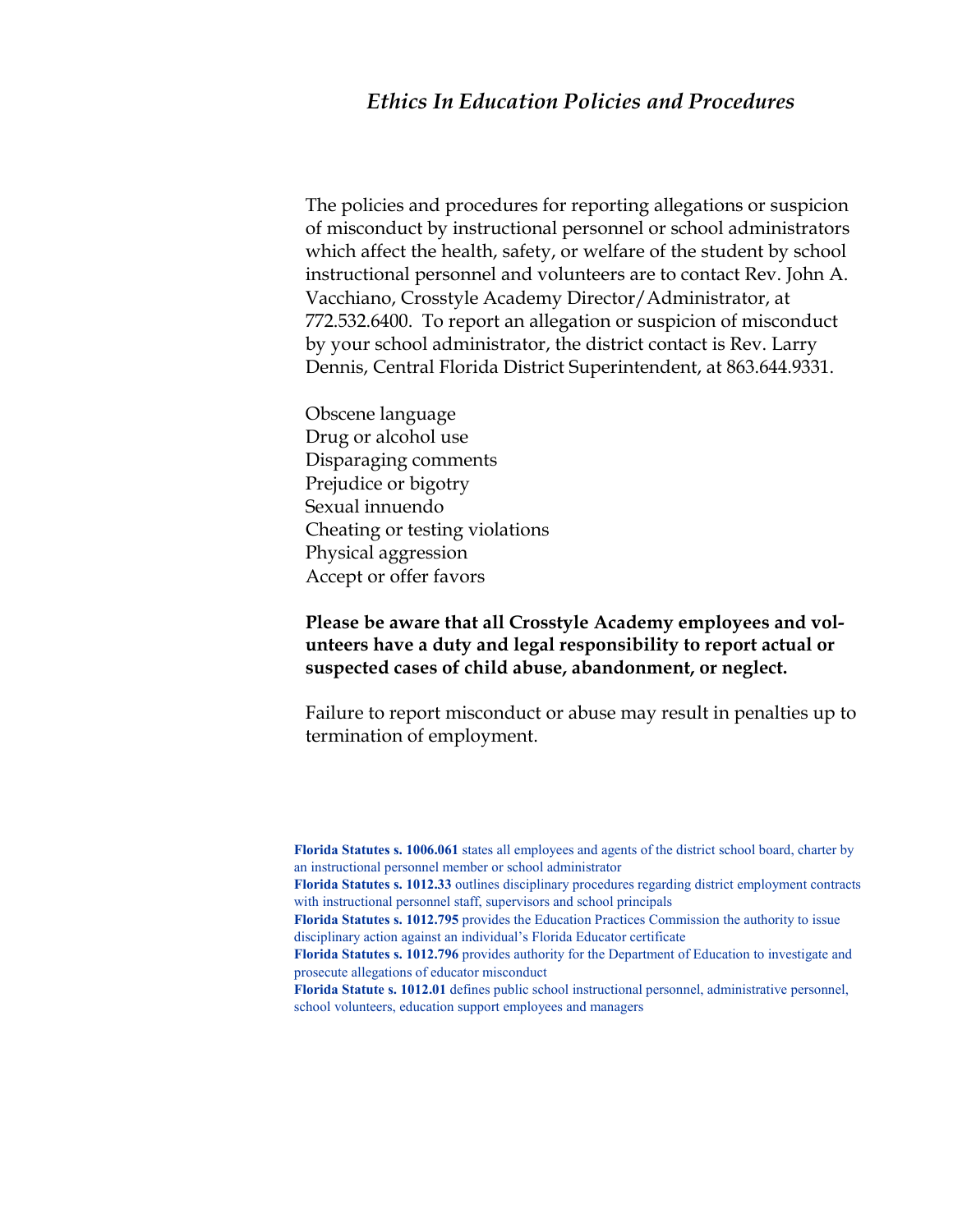The policies and procedures for reporting allegations or suspicion of misconduct by instructional personnel or school administrators which affect the health, safety, or welfare of the student by school instructional personnel and volunteers are to contact Rev. John A. Vacchiano, Crosstyle Academy Director/Administrator, at 772.532.6400. To report an allegation or suspicion of misconduct by your school administrator, the district contact is Rev. Larry Dennis, Central Florida District Superintendent, at 863.644.9331.

Obscene language Drug or alcohol use Disparaging comments Prejudice or bigotry Sexual innuendo Cheating or testing violations Physical aggression Accept or offer favors

**Please be aware that all Crosstyle Academy employees and volunteers have a duty and legal responsibility to report actual or suspected cases of child abuse, abandonment, or neglect.** 

Failure to report misconduct or abuse may result in penalties up to termination of employment.

#### **What Is Misconduct And How Do I Report It?**

These questions and answers serve as Hope Christian Academy's "Duty and Procedures for Reporting

Misconduct" policy. All information necessary for reporting misconduct is found below.

### **Q. Who should report misconduct?**

A. In accordance with the law, ALL employees, support personnel and agents of a private school have

a duty to report known, observed, or suspicious misconduct.

#### **Q. When should you report misconduct?**

A. Immediately!

#### **Q. Who should you report?**

A. Classroom teachers, teacher aides, substitute teachers, volunteers, librarians, guidance counselors,

social workers, career specialists, school psychologists, principals, assistant principals, administrators,

and school owners.